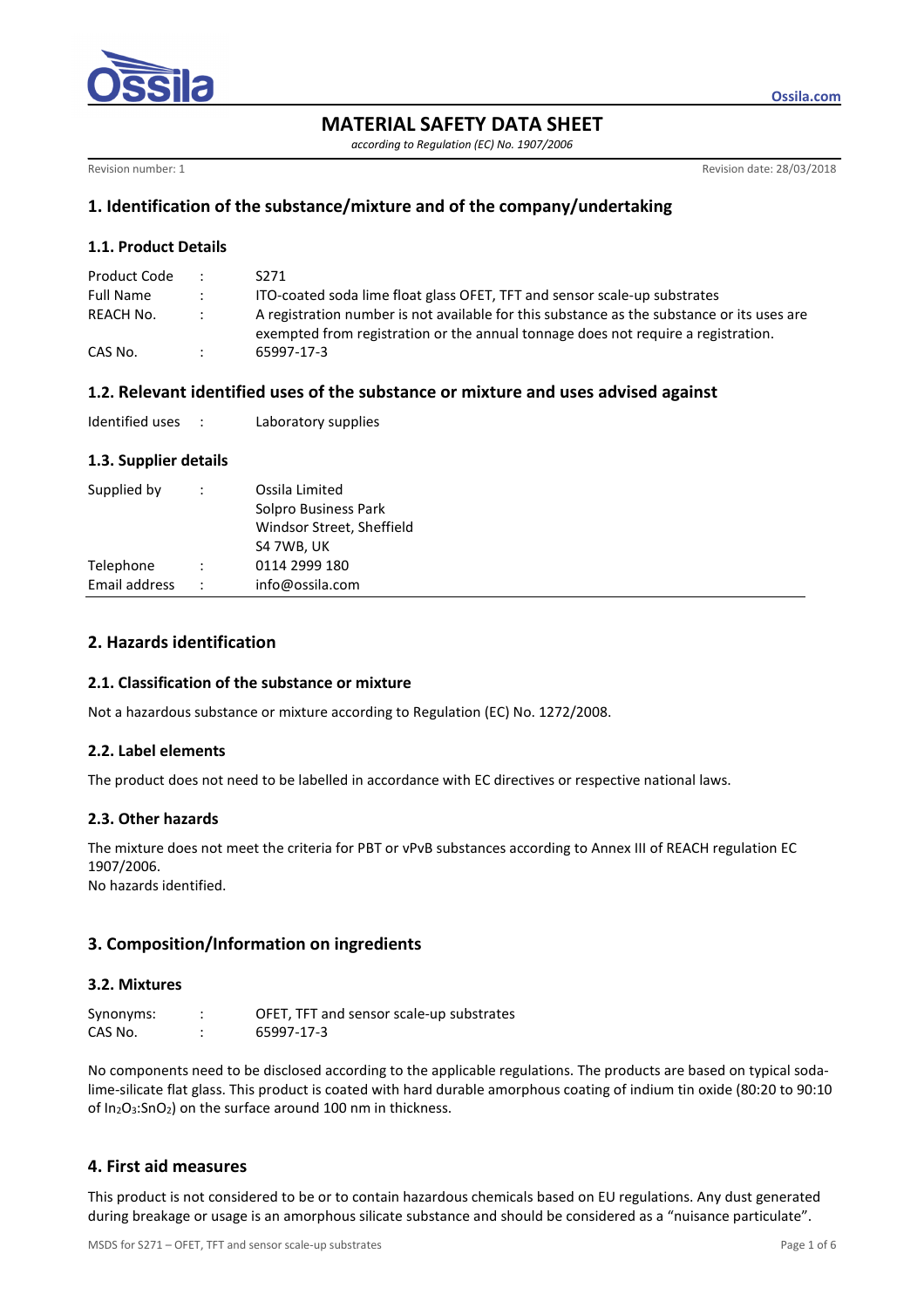### **4.1. Description of first aid measures**

## **After Inhalation Glass dust:** Remove person to fresh air and seek medical attention.

**After skin contact Glass dust:** Wash with soap and water. Do not rub. **Glass:** If laceration occurs seek first aid or medical attention for cuts and bleeding.

#### **After eye contact**

**Glass dust:** Flush with copious amounts of water and seek medical attention. **Glass:** Rinse with water and seek medical attention

**After Ingestion**  Seek medical attention

#### **4.2. Most important symptoms and effects, both acute and delayed**

The most important known symptoms and effects are described in section 11.

#### **4.3. Indication of any immediate medical attention and special treatment needed**

No data available.

### **5. Fire fighting**

#### **5.1. Extinguishing media**

The product is not classified as flammable or combustible under Directives 67/548 / EEC and Regulation EC No. 1272/2008.

#### **5.2. Special hazards arising from the substance of mixture**

**Hazardous decomposition products:** tin/tin oxides, Indium/indium oxides

#### **5.3. Advice for firefighters**

Wear a self-contained breathing apparatus if necessary. During a fire, irritating and highly toxic gases and vapours may be generated by thermal decomposition.

#### **6. Accidental release measures**

#### **6.1. Personal precautions, protective equipment and emergency procedures**

Wear personal protective equipment (section 8).

#### **6.2. Environmental precautions**

Not considered a hazardous waste. Recycle broken glass wherever appropriate facilities exist.

#### **6.3. Containment and cleaning**

Sweep up and shovel. Keep in suitable, closed containers for disposal.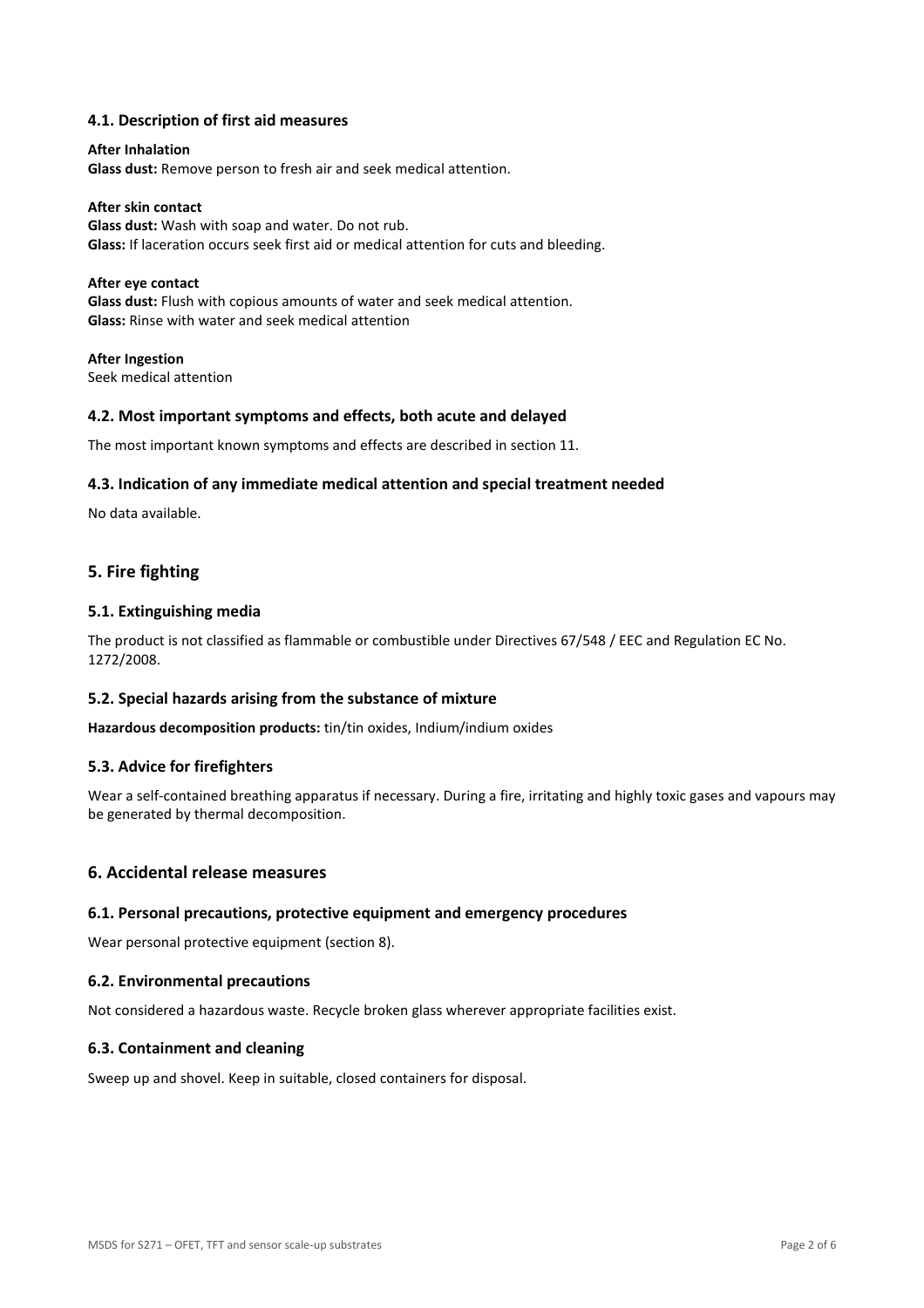## **7. Handling and storage**

### **7.1. Precautions for safe handling**

Use proper material handling to avoid accidental breakage. Ensure product is handled with suitable personal protective equipment to avoid lacerations. Avoid formation of dust. Provide exhaust ventilation in places where dust is formed.

#### **7.2. Conditions for safe storage, including any incompatibilities**

Store in a cool, dry and well-ventilated place protected against breaking, failing, impact and vibrations.

### **7.3. Specific end uses**

Use in laboratories.

## **8. Exposure controls / Personal protection**

#### **8.1. Control parameters**

#### **Exposure limit sources**

UK – EH40 Workplace Exposure Limits (WEL).

#### **Components with workplace control parameters**

The product in its normal state and under normal use does not result in the release of hazardous dusts. Operations such as cutting, grinding or breaking may result in the release of airborne dust which may present a health hazard.

| CAS#       | <b>Control parameters</b>                                                                                                                                                                                                                                                                         |  |
|------------|---------------------------------------------------------------------------------------------------------------------------------------------------------------------------------------------------------------------------------------------------------------------------------------------------|--|
| 1312-43-2  | 0.1 mg/m <sup>3</sup> (TWA); 0.3 mg/m <sup>3</sup> (STEL)                                                                                                                                                                                                                                         |  |
| 18282-10-5 | 2 mg/m <sup>3</sup> (TWA); 4 mg/m <sup>3</sup> (STEL)                                                                                                                                                                                                                                             |  |
| 65997-17-3 | Inhalable: 6 mg/m <sup>3</sup> (TWA); Respirable: 2.4 mg/m <sup>3</sup> (TWA)                                                                                                                                                                                                                     |  |
|            | $\frac{1}{2}$ , and the contract of $\frac{1}{2}$ , $\frac{1}{2}$ , $\frac{1}{2}$ , $\frac{1}{2}$ , $\frac{1}{2}$ , $\frac{1}{2}$ , $\frac{1}{2}$ , $\frac{1}{2}$ , $\frac{1}{2}$ , $\frac{1}{2}$ , $\frac{1}{2}$ , $\frac{1}{2}$ , $\frac{1}{2}$ , $\frac{1}{2}$ , $\frac{1}{2}$ , $\frac{1}{2}$ |  |

TWA - time weighted average; STEL - Short Term Exposure Limit.

Inhalable – airborne material that enters the nose and mouth during breathing available for deposition anywhere in the respiratory tract. Respirable – airborne material that penetrates to the lower gas exchange region of the lung.

#### **Biological occupational exposure limits**

This product does not contain any hazardous materials with biological limits.

#### **8.2. Exposure controls**

The greatest risk in the handling and storage of glass is through laceration. Appropriate precautions to prevent the risk of this should be taken. Cutting activities should be carried out using appropriate personal protective equipment and local engineering controls to reduce the risk of nuisance dusts.

#### **Engineering measures**

Handle in accordance with good industrial engineering/laboratory practices for hygiene and safety. Ensure eyewash stations and safety showers are close to the laboratory workstation. Ensure good general ventilation or local exhaust extraction is present where cutting or grinding activities are carried out.

#### **Personal protective equipment**

**Eyes:** Wear safety glasses with side-shields conforming to appropriate government standards such as NOISH (US) or EN166 (EU).

**Skin**: Glass handlers' cuffs, chaps and apron should be worn as required when cutting or grinding.

**Hands:** Anti-lacerative gloves recommended when cutting or grinding.

**Clothing:** The type of equipment should be appropriate for the concentration and amount of substance used.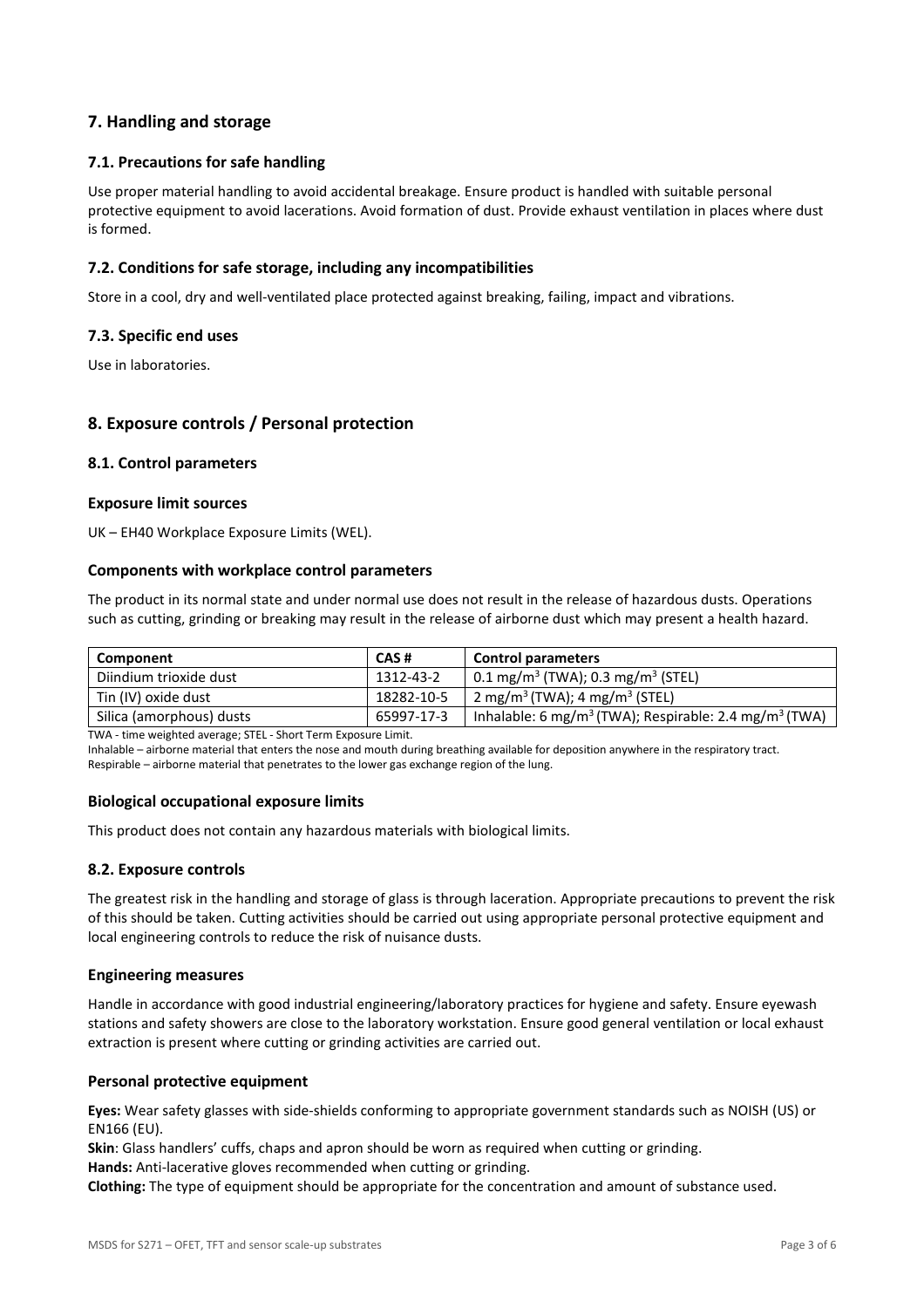**Respirators:** Respiratory protection is not required under normal use where there are no cutting or grinding operations that may generate dust. Where protection from nuisance dusts is needed, use type N95 (US) or type P1 (EN 143) dust masks or those approved under appropriate government standards such as NIOSH (US) or CEN (EU).

## **9. Physical and chemical properties**

### **9.1. Information on basic physical and chemical properties**

| (Semi)transparent, patterned solid |
|------------------------------------|
| No data available                  |
| No data available                  |
| No data available                  |
| No data available                  |
| No data available                  |
| No data available                  |
| No data available                  |
| No data available                  |
| No data available                  |
| No data available                  |
| No data available                  |
| No data available                  |
| No data available                  |
| No data available                  |
| No data available                  |
| No data available                  |
| No data available                  |
| No data available                  |
| No data available                  |
|                                    |

#### **9.2. Other safety information**

No data available.

## **10. Stability and reactivity**

#### **10.1 Reactivity**

No data available.

## **10.2. Chemical stability**

Stable under normal temperatures and pressures under recommended storage conditions.

#### **10.3. Possibility of hazardous reactions**

No data available.

#### **10.4. Conditions to avoid**

No data available.

#### **10.5. Incompatible materials**

No data available.

#### **10.6. Hazardous decomposition products**

No known hazardous decomposition products.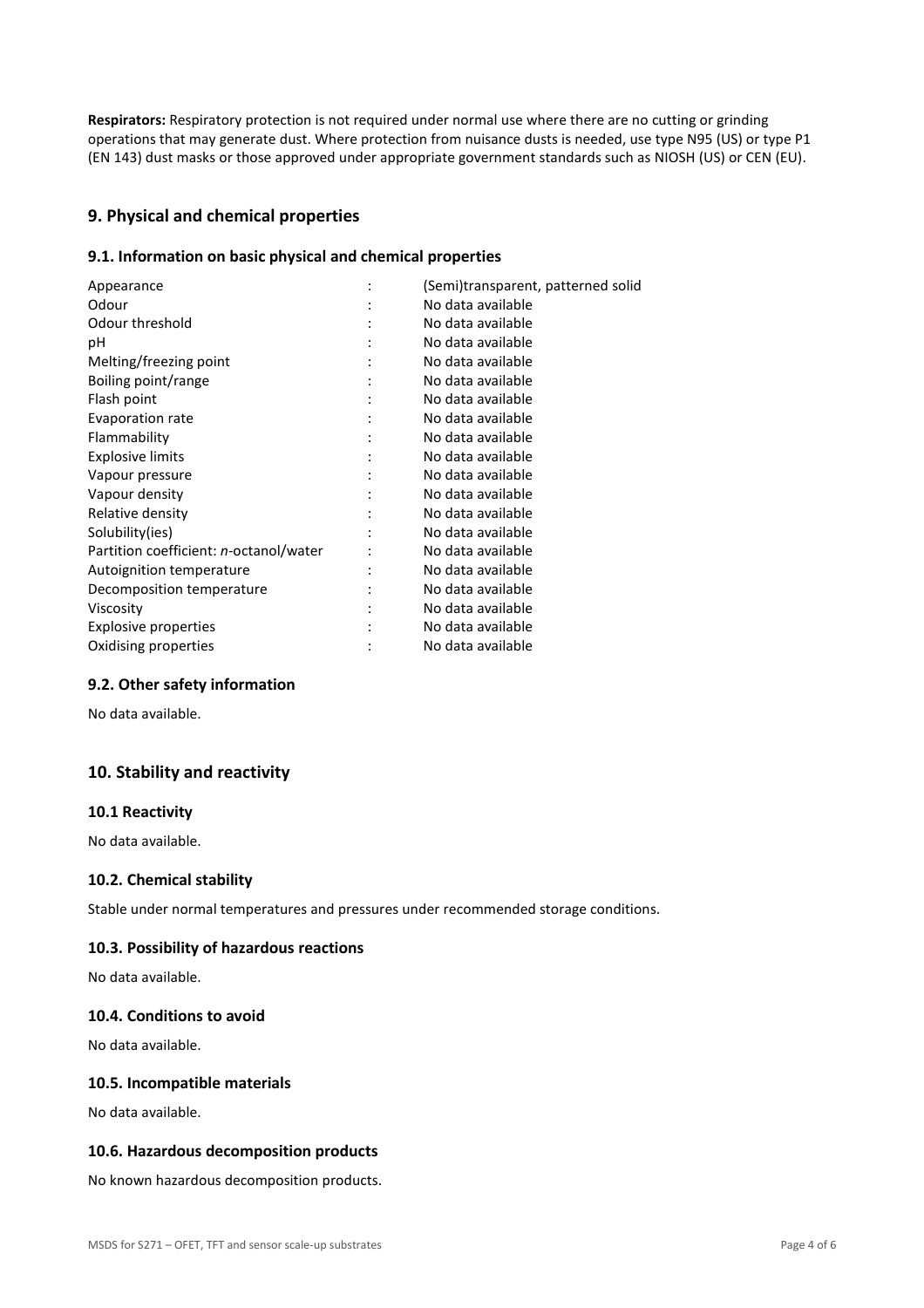## **11. Toxicological information**

### **11.1. Information on toxicological effects**

**Acute toxicity**  No data available. **Skin corrosion/irritation**  No data available. **Serious eye damage/eye irritation**  No data available. **Respiratory or skin sensitization**  No data available. **Germ cell mutagenicity**  No data available. **Carcinogenicity**  No data available. **Reproductive toxicity**  No data available. **Specific target organ toxicity - single exposure**  No data available. **Specific target organ toxicity - repeated exposure**  No data available. **Aspiration hazard**  No data available. **Routes of exposure**  Eye contact, ingestion, inhalation, skin contact. **Signs and Symptoms of Exposure**  No data available.

To the best of our knowledge, the chemical, physical, and toxicological properties have not been thoroughly investigated.

## **12. Ecological information**

#### **12.1. Toxicity**

The product is classified as nontoxic.

#### **12.2. Persistence and degradability**

Not applicable.

#### **12.3. Bioaccumulative potential**

Not applicable.

#### **12.4. Mobility in soil**

Not applicable.

#### **12.5. Results of PBT and vPvB assessment**

The product does not contain PBT or vPvB substances according to Annex XIII of REACH regulation.

#### **12.6. Other adverse effects**

No data available.